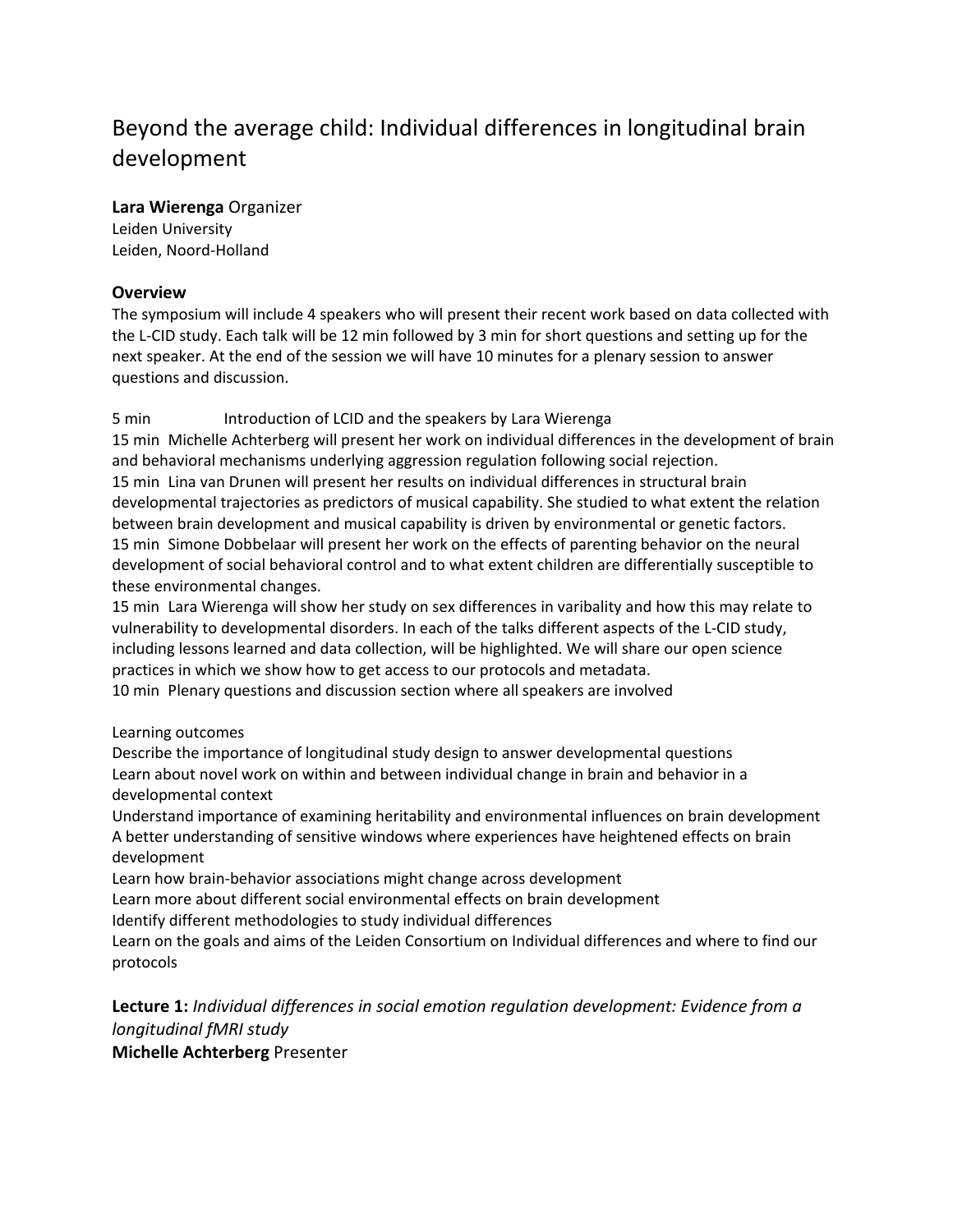Michelle will present on individual differences in the development of brain and behavioral mechanisms underlying aggression regulation following social rejection. The innovative and complex statistical model that she uses first estimates the individual differences in both brain activity and behavior at each measurement. These estimates are then used as input for the individual differences across development. Ultimately, with these analyses and results, we can determine which individuals show strong development of prefrontal control regions and how this relates to behavioral aggression regulation. Moreover, this study provides insight on characteristics of individuals that show strong development of social emotion regulation between childhood and emerging adolescence, and unravel which individuals are prone to thrive during development, and which individuals might benefit from additional social and emotional support.

## **Lecture 2:** *How music alters brain development: A longitudinal twin study on sensorimotor synchronization and brain plasticity* **Lina van Drunen** Presenter

To better understand the influence of environmental factors on brain plasticity, Lina studies whether musical training and capability are associated with individual differences in structural brain developmental trajectories. With the identification of subgroups in brain developmental patterns, she tested whether higher musical capability is related to attenuated brain maturation compared to lower musical capability. As such, this would be indicative of prolonged brain plasticity. Furthermore, genetic modeling is used to assess to what extent the association between brain development and musical capability is driven by experiences, which may have particularly pronounced effects during sensitive windows.

## **Lecture 3:** *Differential susceptibility effects on the development of social behavioral control: a longitudinal fMRI design* **Simone Dobbelaar** Presenter

Simone will present on environmental effects on the neural development of social behavioral control. Specifically, she studies whether and why not all children are equally susceptible to social environmental changes, such as changes in parenting behavior. Bivariate growth curve modeling is used to test whether individual differences in the development of parenting behavior are related to individual differences in the (neural) development of social behavioral control. To study differential susceptibility, she tests whether the effects of parenting on the development of social behavioral control will be more pronounced in children with a more difficult temperament. Together, these findings will shine light on which children might benefit most from positive environments in order to thrive throughout their development.

## **Lecture 4:** *Studying variability to understand vulnerability* **Lara Wierenga** Presenter

There is evidence that sex related factors may contribute to vulnerability to developmental disorders, as is shown by higher prevalence, severity and early onset of male biased developmental disorders, including ADHD and ASD. To better understand these sex realted vulneratbilities Lara studied sex differences in the brain beyond mean group effects. She will discuss her work on sex differences in variability in brain structure and how this may relate to increase male vulnerability to developmental disorders. She implements the twin model design to test the involvement of the X-chromosome in larger